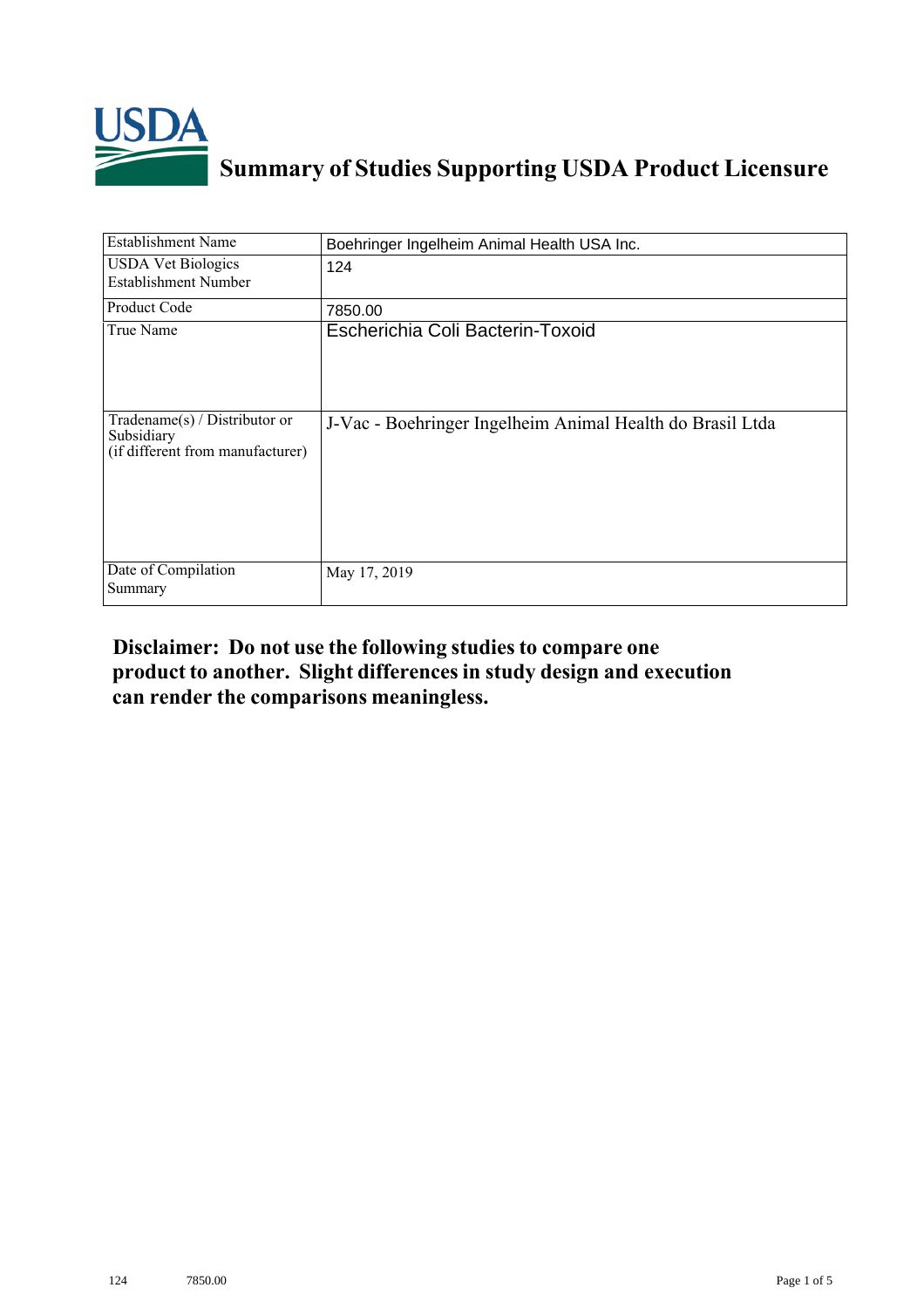| <b>Study Type</b>              | Efficacy                                                                                                                                                                                                                                                                                                                    |
|--------------------------------|-----------------------------------------------------------------------------------------------------------------------------------------------------------------------------------------------------------------------------------------------------------------------------------------------------------------------------|
| <b>Pertaining to</b>           | Escherichia coli                                                                                                                                                                                                                                                                                                            |
| <b>Study Purpose</b>           | Demonstrate efficacy against the effects of endotoxemia caused                                                                                                                                                                                                                                                              |
|                                | by <i>E. coli</i> in Cattle                                                                                                                                                                                                                                                                                                 |
| <b>Product Administration</b>  | Subcutaneously (SQ) and Intramuscularly (IM)                                                                                                                                                                                                                                                                                |
| <b>Study Animals</b>           |                                                                                                                                                                                                                                                                                                                             |
| <b>Challenge Description</b>   |                                                                                                                                                                                                                                                                                                                             |
| <b>Interval observed after</b> |                                                                                                                                                                                                                                                                                                                             |
| challenge                      |                                                                                                                                                                                                                                                                                                                             |
| <b>Results</b>                 | Study data were evaluated by USDA-APHIS prior to product<br>licensure and met regulatory standards for acceptance at the time of<br>submission. No data are published because this study was submitted<br>to USDA-APHIS prior to January 1, 2007, and APHIS only<br>requires publication of data submitted after that date. |
| <b>USDA Approval Date</b>      | 1993                                                                                                                                                                                                                                                                                                                        |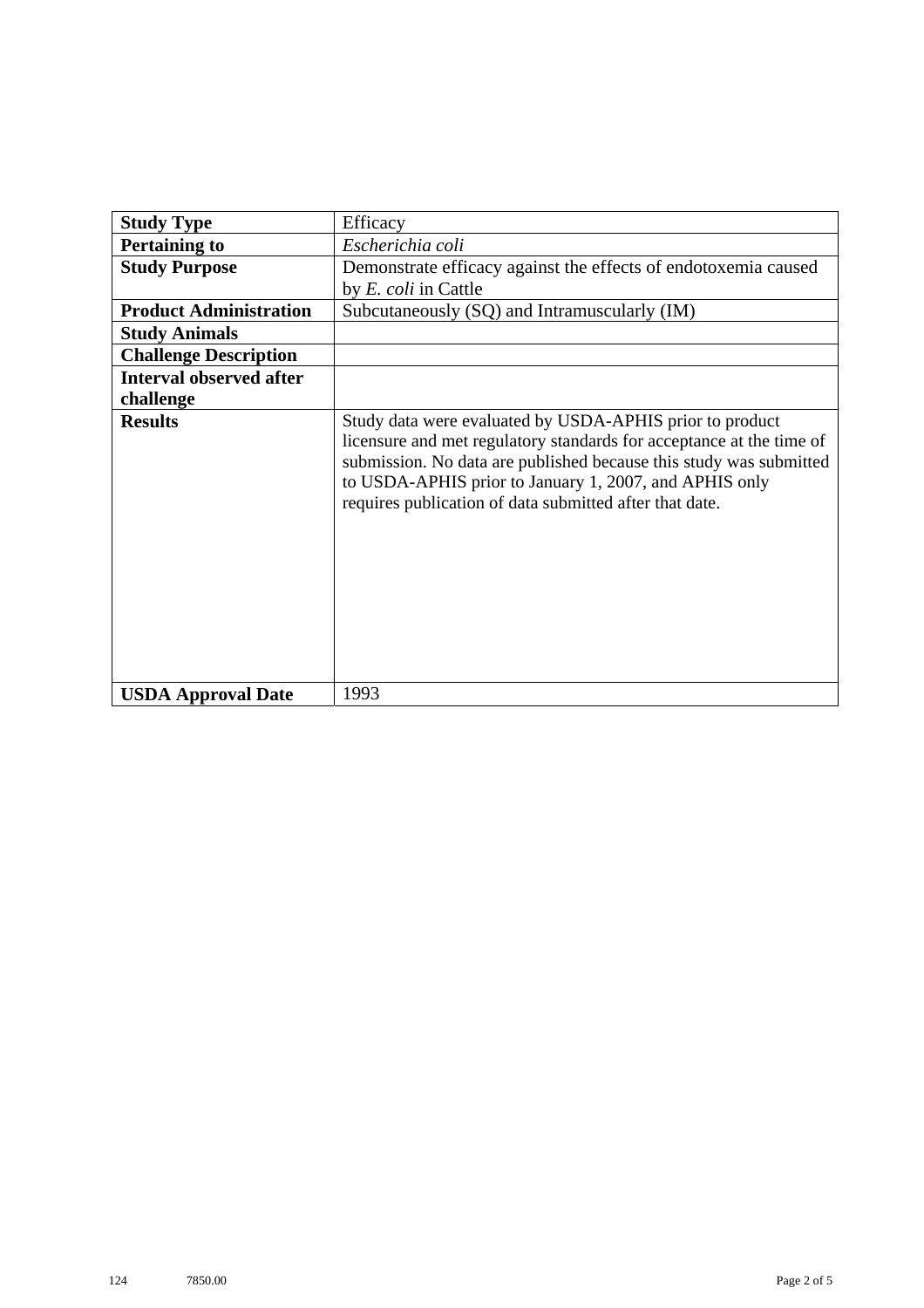| <b>Study Type</b>              | Efficacy                                                                                                                                                                                                                                                                                                                    |
|--------------------------------|-----------------------------------------------------------------------------------------------------------------------------------------------------------------------------------------------------------------------------------------------------------------------------------------------------------------------------|
| <b>Pertaining to</b>           | Escherichia coli                                                                                                                                                                                                                                                                                                            |
| <b>Study Purpose</b>           | Demonstrate efficacy against mastitis caused by E. coli in Cattle                                                                                                                                                                                                                                                           |
| <b>Product Administration</b>  | Subcutaneously (SQ) and Intramuscularly (IM)                                                                                                                                                                                                                                                                                |
| <b>Study Animals</b>           |                                                                                                                                                                                                                                                                                                                             |
| <b>Challenge Description</b>   |                                                                                                                                                                                                                                                                                                                             |
| <b>Interval observed after</b> |                                                                                                                                                                                                                                                                                                                             |
| challenge                      |                                                                                                                                                                                                                                                                                                                             |
| <b>Results</b>                 | Study data were evaluated by USDA-APHIS prior to product<br>licensure and met regulatory standards for acceptance at the time of<br>submission. No data are published because this study was submitted<br>to USDA-APHIS prior to January 1, 2007, and APHIS only requires<br>publication of data submitted after that date. |
| <b>USDA Approval Date</b>      | May 17, 1995                                                                                                                                                                                                                                                                                                                |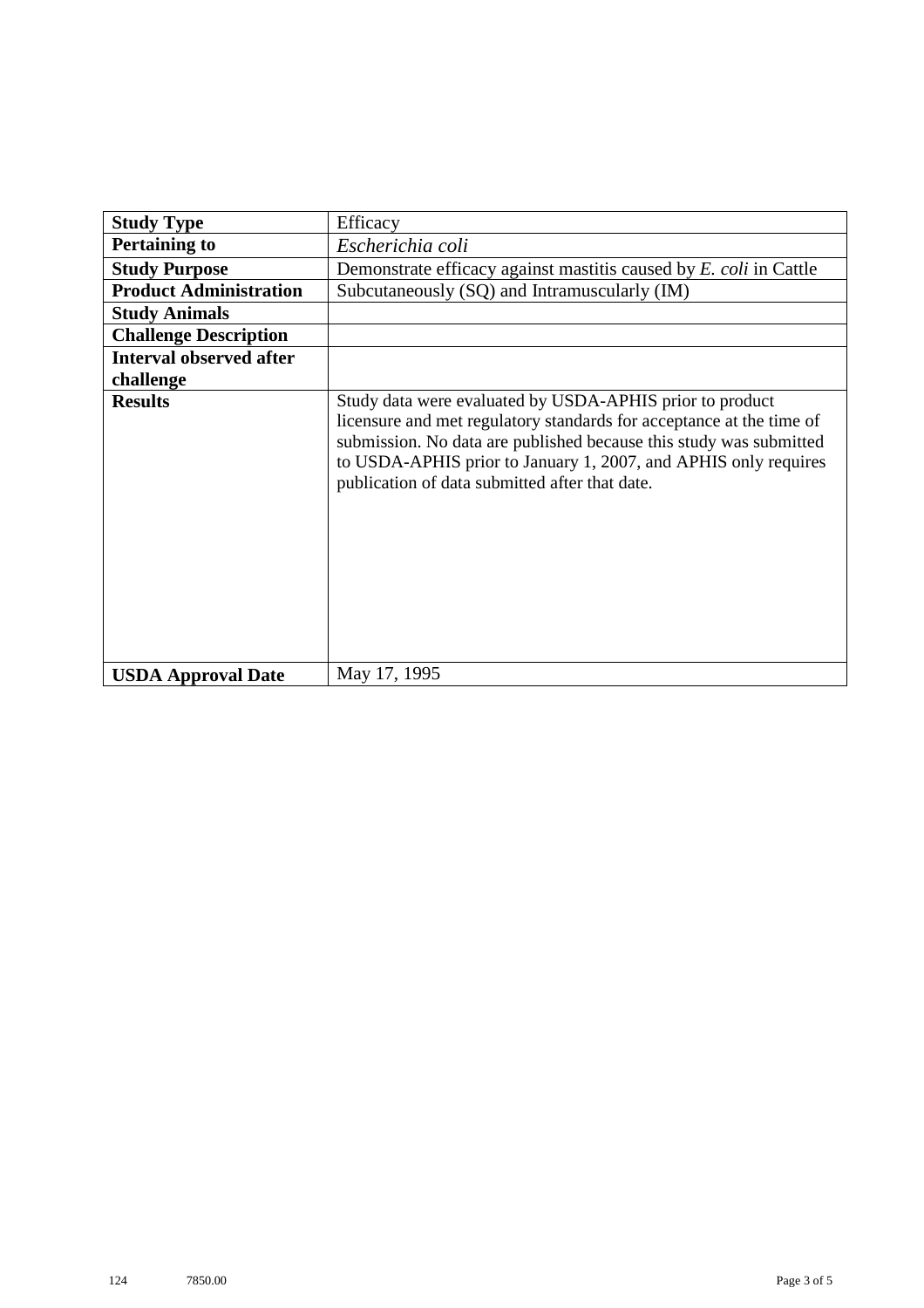| <b>Study Type</b>              | Efficacy                                                                                                                                                                                                                                                                                                                    |
|--------------------------------|-----------------------------------------------------------------------------------------------------------------------------------------------------------------------------------------------------------------------------------------------------------------------------------------------------------------------------|
| <b>Pertaining to</b>           | Salmonella typhimurium                                                                                                                                                                                                                                                                                                      |
| <b>Study Purpose</b>           | Demonstrate efficacy against the effects of endotoxemia caused by<br>Salmonella typhimurium in Cattle                                                                                                                                                                                                                       |
| <b>Product Administration</b>  | Subcutaneously (SQ) and Intramuscularly (IM)                                                                                                                                                                                                                                                                                |
| <b>Study Animals</b>           |                                                                                                                                                                                                                                                                                                                             |
| <b>Challenge Description</b>   |                                                                                                                                                                                                                                                                                                                             |
| <b>Interval observed after</b> |                                                                                                                                                                                                                                                                                                                             |
| challenge                      |                                                                                                                                                                                                                                                                                                                             |
| <b>Results</b>                 | Study data were evaluated by USDA-APHIS prior to product<br>licensure and met regulatory standards for acceptance at the time of<br>submission. No data are published because this study was submitted<br>to USDA-APHIS prior to January 1, 2007, and APHIS only requires<br>publication of data submitted after that date. |
| <b>USDA Approval Date</b>      | 1992                                                                                                                                                                                                                                                                                                                        |